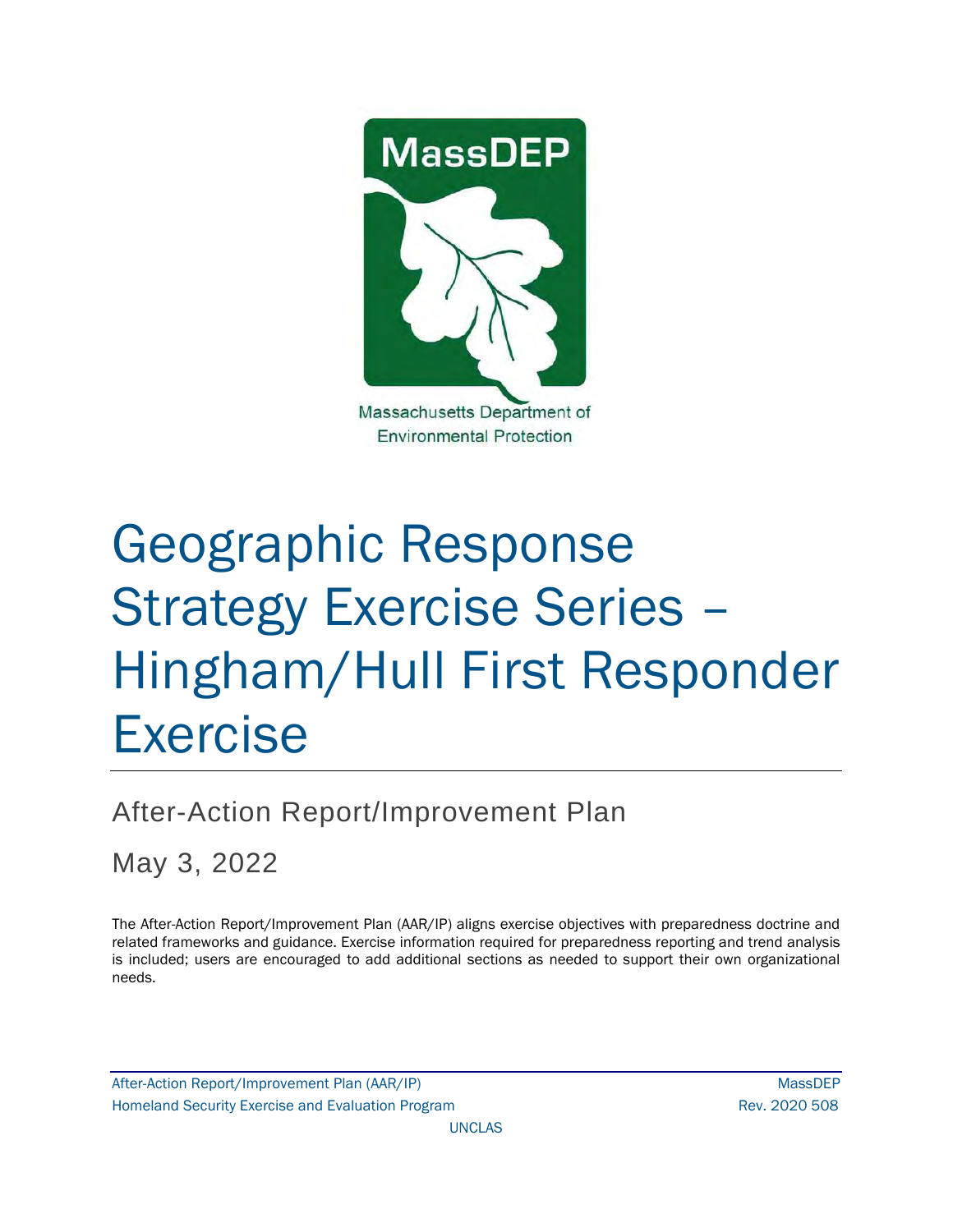# EXERCISE OVERVIEW

| <b>Exercise Name</b>                         | 2022 Hingham/Hull First Responder Exercise                                                                                                                                                                                                                                                                                                                                                                                                                                                                                                                                                                                                                                                                                                                     |  |  |  |  |
|----------------------------------------------|----------------------------------------------------------------------------------------------------------------------------------------------------------------------------------------------------------------------------------------------------------------------------------------------------------------------------------------------------------------------------------------------------------------------------------------------------------------------------------------------------------------------------------------------------------------------------------------------------------------------------------------------------------------------------------------------------------------------------------------------------------------|--|--|--|--|
| <b>Exercise Dates</b>                        | May 3, 2022                                                                                                                                                                                                                                                                                                                                                                                                                                                                                                                                                                                                                                                                                                                                                    |  |  |  |  |
| <b>Scope</b>                                 | This is a full-scale exercise, planned for approximately 6 hours on the Weir River in Hull, MA.<br>Exercise play is limited to the Weir River in the vicinity of the Steamboat Wharf Marina and the<br>adjacent shoreline.                                                                                                                                                                                                                                                                                                                                                                                                                                                                                                                                     |  |  |  |  |
| <b>Focus Area(s)</b>                         | Prevention, Protection, Response                                                                                                                                                                                                                                                                                                                                                                                                                                                                                                                                                                                                                                                                                                                               |  |  |  |  |
| <b>Capabilities</b>                          | Environmental Response/Health and Safety, Operational Coordination, Operational<br>Communications.                                                                                                                                                                                                                                                                                                                                                                                                                                                                                                                                                                                                                                                             |  |  |  |  |
| <b>Objectives</b>                            | Objective 1: Demonstrate the ability to deploy oil spill equipment from one or more MassDEP<br>pre-positioned oil spill response trailers utilizing common Geographic Response Strategy (GRS)<br>tactics.<br>Objective 2: Demonstrate the ability to assemble a spill response organization utilizing Incident<br>Command System (ICS) principles through execution of an Incident Briefing (ICS 201) and<br>implementation of on-site incident management and tactical operations.<br>Objective 3: Demonstrate the ability to effectively communicate between multiple local, state,<br>and federal agencies including fire departments, police departments, harbormasters, and other<br>state and federal first responders using VHF and UHF communications. |  |  |  |  |
| <b>Threat or Hazard</b>                      | Discharge of oil into a navigable waterway                                                                                                                                                                                                                                                                                                                                                                                                                                                                                                                                                                                                                                                                                                                     |  |  |  |  |
| <b>Scenario</b>                              | An oil spill has occurred that threatens the Weir River. The Hingham and Hull Fire Departments<br>and Harbormasters will utilize various common Geographic Response Strategy (GRS) tactics to<br>protect sensitive resources in the Weir River and the surrounding area.                                                                                                                                                                                                                                                                                                                                                                                                                                                                                       |  |  |  |  |
| <b>Sponsor</b>                               | Massachusetts Department of Environmental Protection (MassDEP)                                                                                                                                                                                                                                                                                                                                                                                                                                                                                                                                                                                                                                                                                                 |  |  |  |  |
| <b>Participating</b><br><b>Organizations</b> | Participating organizations included:<br>Hingham Fire Department<br>$\bullet$<br>Hingham PD/Harbormaster<br>$\bullet$<br><b>Hull Fire Department</b><br>$\bullet$<br><b>Hull Harbormaster</b><br>Massachusetts Department of Environmental Protection (MassDEP)<br>U.S. Coast Guard Sector Boston<br>Moran Environmental Recovery<br>$\bullet$<br>Nuka Research<br>Note: See Appendix B for participant count                                                                                                                                                                                                                                                                                                                                                  |  |  |  |  |
| <b>Point of Contact</b>                      | Julie Hutcheson, Marine Oil Spill Program Coordinator<br>Massachusetts Department of Environmental Protection<br>Oil Spill Prevention and Response Program<br>1 Winter St.<br>Boston, MA 02108<br>(617) 366-7424<br>julie.hutcheson@mass.gov                                                                                                                                                                                                                                                                                                                                                                                                                                                                                                                   |  |  |  |  |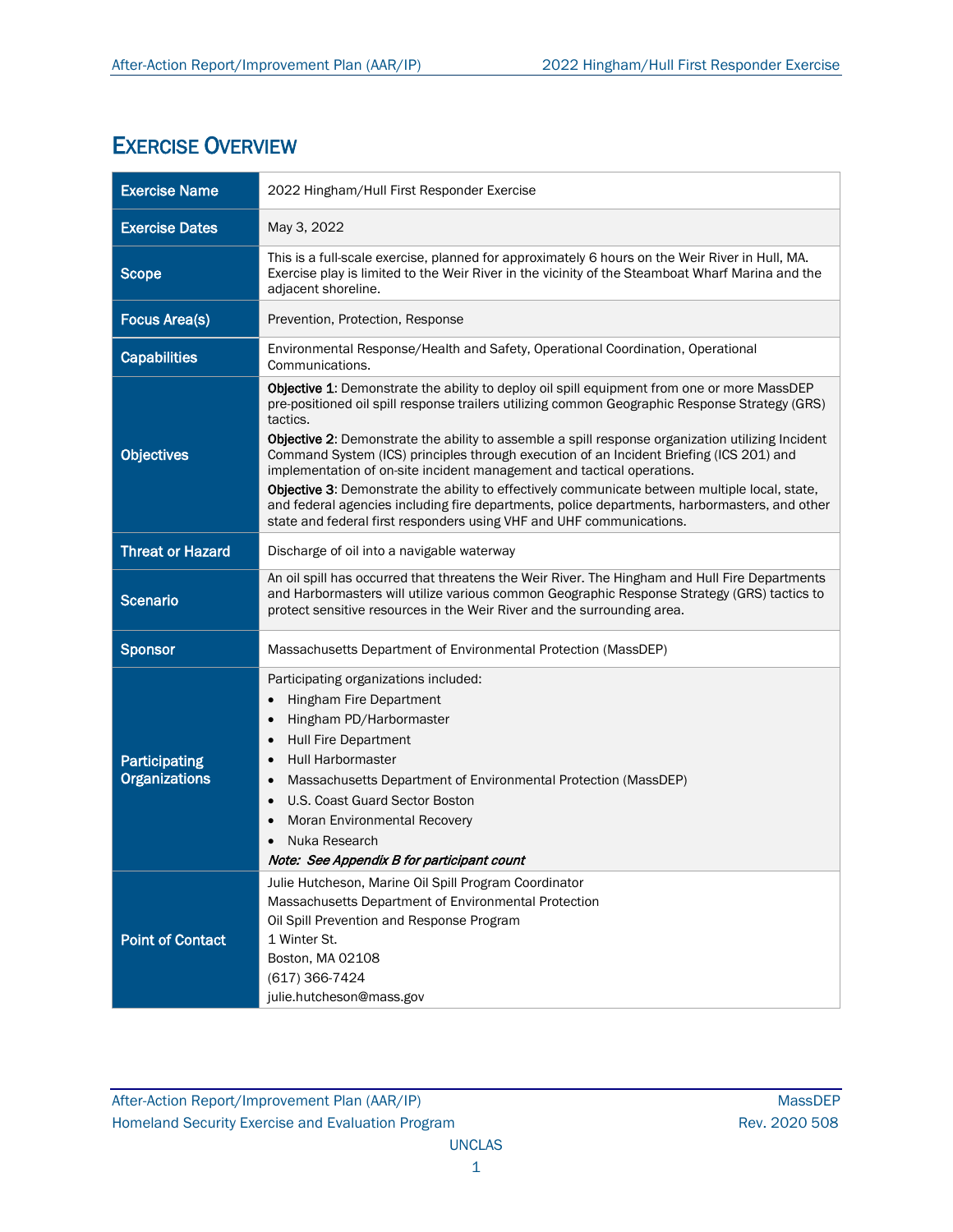First Responders practice connecting boom sections First Responders practice assembling marine anchor systems





Photos courtesy of Nuka Research

First responders learn shoreside anchoring techniques First responders practice throwing a heaving line



Photos courtesy of Nuka Research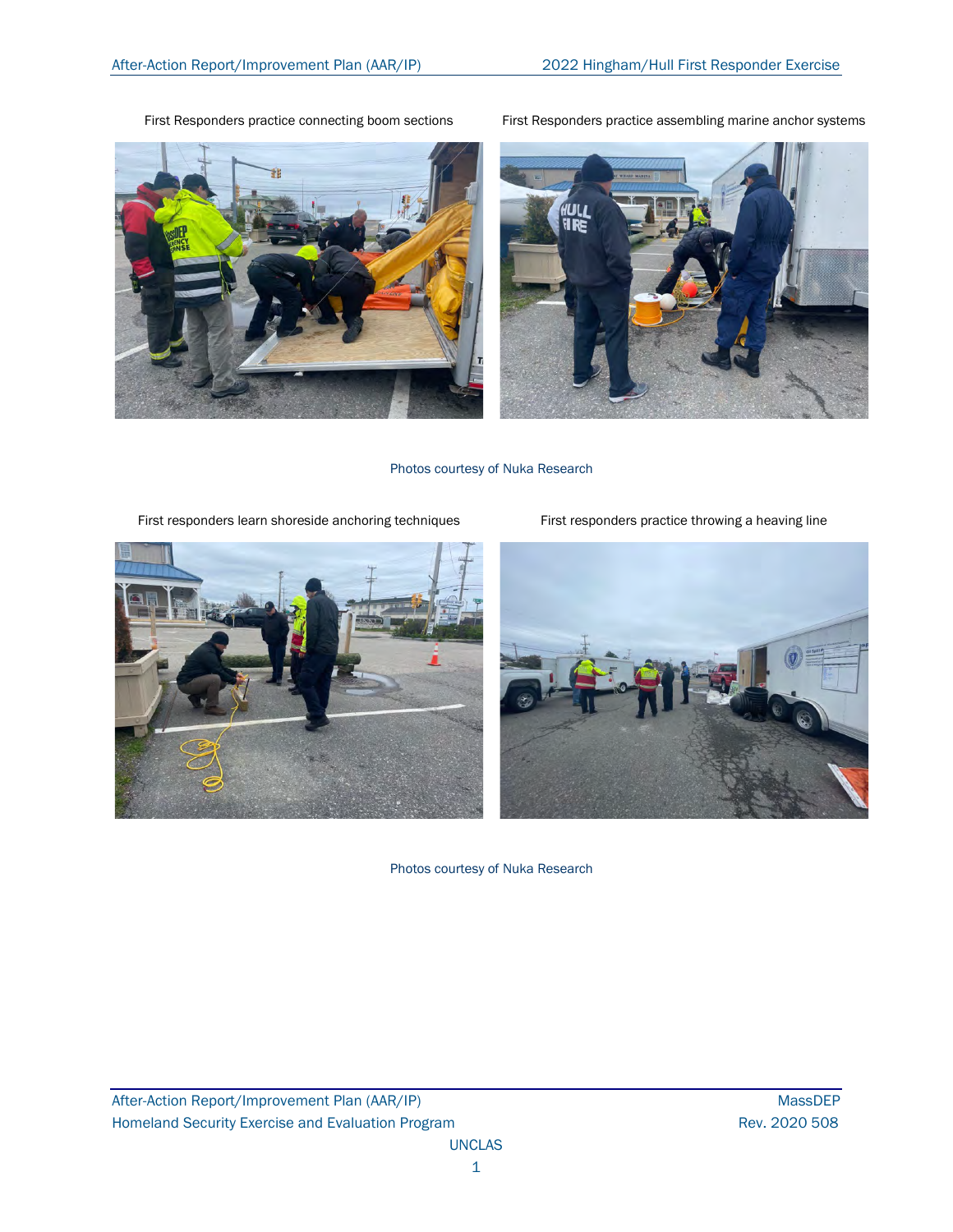Hingham Fire Department tows boom to create a containment strategy around the Steamboat Wharf Marina



## Photos courtesy of Nuka Research

Hull and Hingham Fire Department and Harbormaster work simultaneously to deploy two containment strategies



Photos courtesy of Nuka Research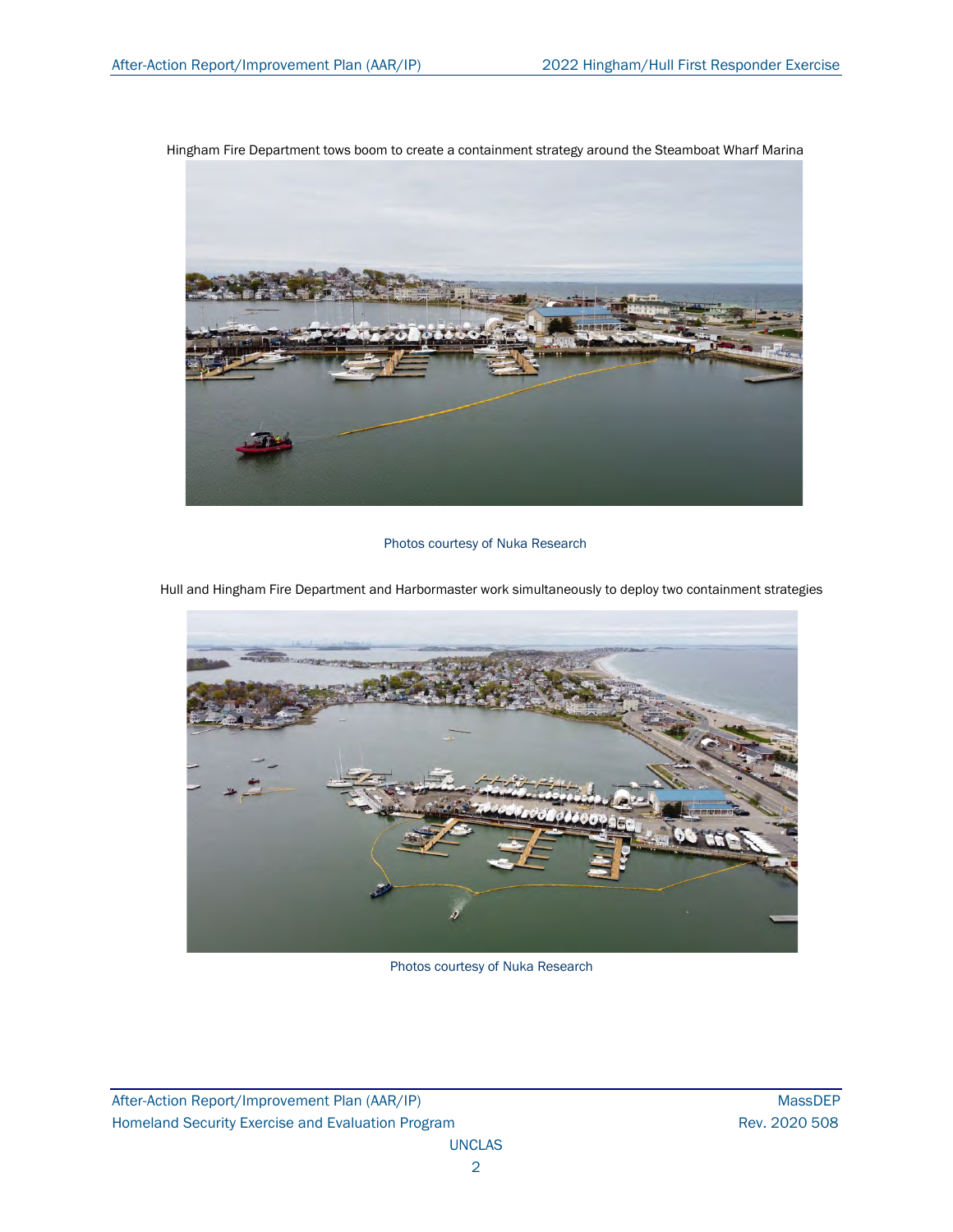

Figure 1. Exercise Tactics Map

After-Action Report/Improvement Plan (AAR/IP) MassDEP Homeland Security Exercise and Evaluation Program **Rev. 2020 508** Rev. 2020 508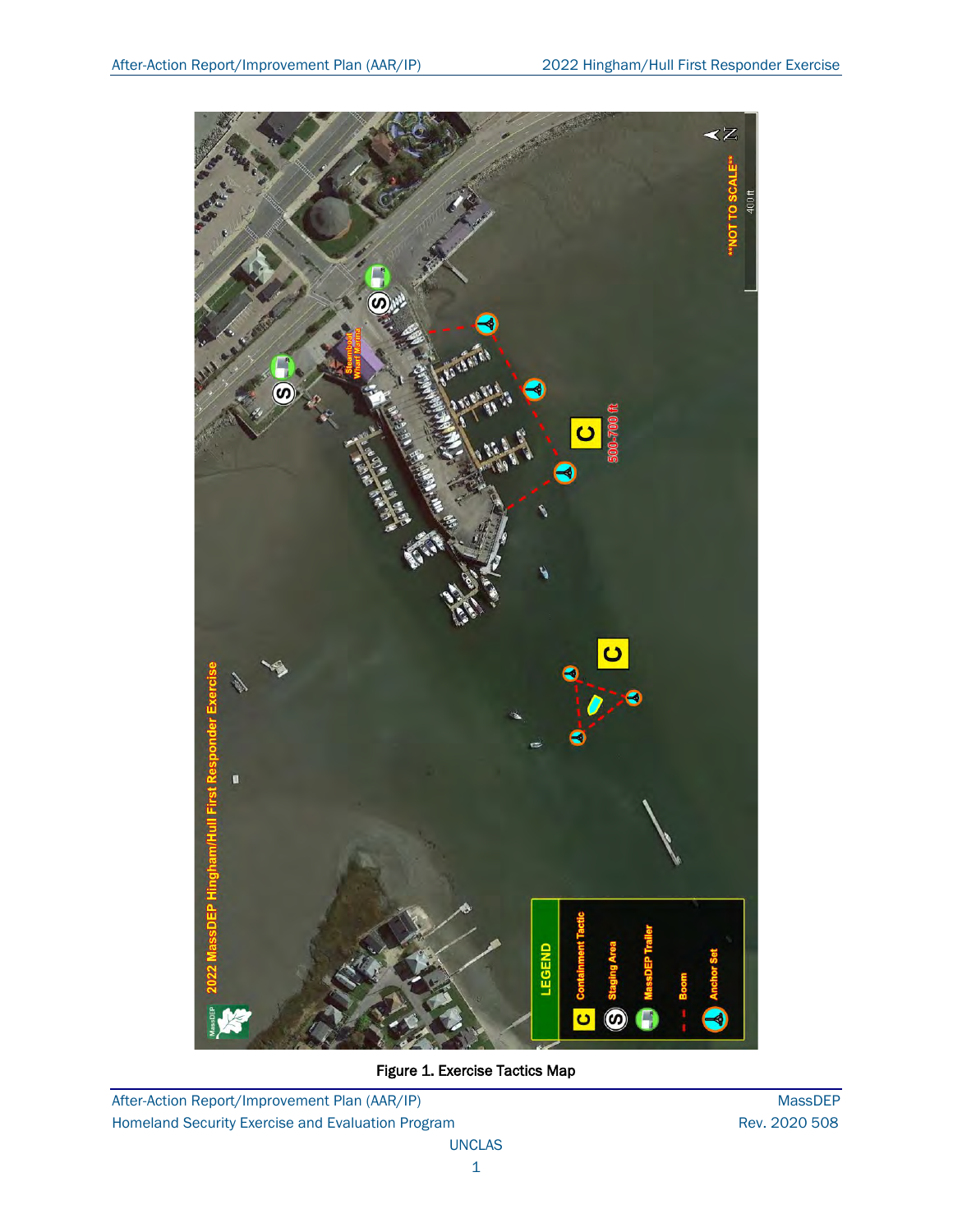## ANALYSIS OF CAPABILITIES

Aligning exercise objectives and capabilities provides a consistent taxonomy for evaluation that transcends individual exercises to support preparedness reporting and trend analysis. Table 1 includes the exercise objectives, aligned capabilities, and performance ratings for each capability as observed during the exercise and determined by the evaluation team.

| Objective                                                                                                                                                                                                                                                                   | <b>Capability</b>                              | <b>Performed</b><br>without<br><b>Challenges</b><br>(P) | <b>Performed</b><br>with Some<br><b>Challenges</b><br>(S) | <b>Performed</b><br>with Major<br><b>Challenges</b><br>(M) | <b>Unable to</b><br>be<br><b>Performed</b><br>(U) |
|-----------------------------------------------------------------------------------------------------------------------------------------------------------------------------------------------------------------------------------------------------------------------------|------------------------------------------------|---------------------------------------------------------|-----------------------------------------------------------|------------------------------------------------------------|---------------------------------------------------|
| Demonstrate the ability to<br>deploy oil spill equipment from<br>one or more MassDEP pre-<br>positioned oil spill response<br>trailers utilizing common<br>Geographic Response Strategy<br>(GRS) tactics.                                                                   | Environmental<br>Response/Health and<br>Safety |                                                         | $\mathbf S$                                               |                                                            |                                                   |
| Demonstrate the ability to<br>assemble a spill response<br>organization utilizing Incident<br>Command System (ICS)<br>principles through execution of<br>an Incident Briefing (ICS 201)<br>and implementation of on-site<br>incident management and<br>tactical operations. | Operational<br>Coordination                    | P                                                       |                                                           |                                                            |                                                   |
| Demonstrate the ability to<br>effectively communicate<br>between multiple local, state,<br>and federal agencies including<br>fire, police and harbormaster<br>departments using VHF and UHF<br>communications<br><b>Ratings Definitions:</b>                                | Operational<br>Communications                  | P                                                       |                                                           |                                                            |                                                   |

Performed without Challenges (P): The targets and critical tasks associated with the core capability were completed in a manner that achieved the objective(s) and did not negatively impact the performance of other activities. Performance of this activity did not contribute to additional health and/or safety risks for the public or for emergency workers, and it was conducted in accordance with applicable plans, policies, procedures, regulations, and laws.

Performed with Some Challenges (S): The targets and critical tasks associated with the core capability were completed in a manner that achieved the objective(s) and did not negatively impact the performance of other activities. Performance of this activity did not contribute to additional health and/or safety risks for the public or for emergency workers, and it was conducted in accordance with applicable plans, policies, procedures, regulations, and laws. However, opportunities to enhance effectiveness and/or efficiency were identified.

Performed with Major Challenges (M): The targets and critical tasks associated with the core capability were completed in a manner that achieved the objective(s), but some or all of the following were observed: demonstrated performance had a negative impact on the performance of other activities; contributed to additional health and/or safety risks for the public or for emergency workers; and/or was not conducted in accordance with applicable plans, policies, procedures, regulations, and laws.

Unable to be Performed (U): The targets and critical tasks associated with the core capability were not performed in a manner that achieved the objective(s).

## Table 1. Summary of Core Capability Performance

The following sections provide an overview of the performance related to each exercise objective and associated capability, highlighting strengths and areas for improvement.

After-Action Report/Improvement Plan (AAR/IP) NassDEP After-Action Report/Improvement Plan (AAR/IP) Homeland Security Exercise and Evaluation Program **Rev. 2020 508** Rev. 2020 508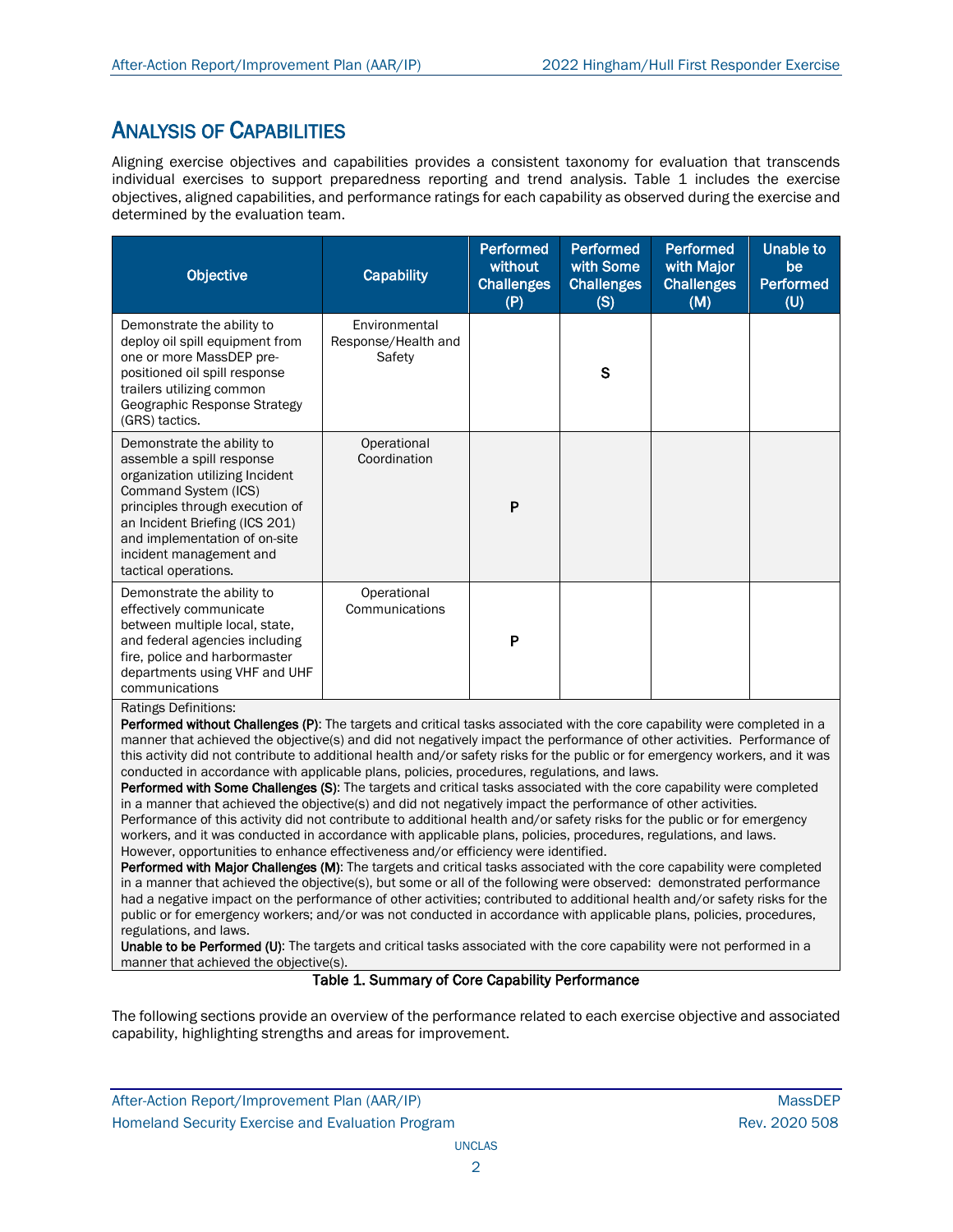## Capability: Environmental Response/Health and Safety

The strengths and areas for improvement for each capability aligned to this objective are described in this section.

Objective 1: Demonstrate the ability to deploy oil spill equipment from one or more MassDEP prepositioned oil spill response trailers utilizing common Geographic Response Strategy (GRS) tactics.

## Objective 1.1: Overview of Response Equipment

## *Associated Critical Tasks*

- Access Mass DEP Trailer
- Identify boom and sorbents
- Connect boom together
- Connect towing bridle to boom
- Connect components of marine and shoreside anchor systems together

## Objective 1.2: Basic Booming Operations

#### *Associated Critical Tasks*

- Transfer boom and equipment between shore and vessel
- Transport and tow boom
- Anchoring and Connecting boom to shore
- Safe vessel and crew operations

## Objective 1.3: Implement Tactics in GRS

#### *Associated Critical Tasks*

- Deploy Containment Boom Tactic around a vessel at a mooring (300 ft)
- Deploy Containment Boom Tactic around a fixed dock structure (700 ft)

## **Strengths**

The full capability level can be attributed to the following strengths:

Strength 1: Participants were attentive during the classroom and hands-on training sessions, asking informed questions throughout and providing feedback, and were fully engaged and participatory in the hands-on equipment training.

Strength 2: Overall, vessel strike teams deftly managed boom towing, connecting, anchoring, tending, and configuring. This was especially noteworthy considering the fact that five (5) small boats were setting two different containment configurations in relatively close quarters.

## Areas for Improvement

The following areas require improvement to achieve the full capability level:

Area for Improvement 1: Personnel carrying out the containment booming of a (simulated) vessel at a mooring experienced some challenges in boom configuration and anchor placement.

Reference: MassDEP GRS Exercise Training Curriculum

After-Action Report/Improvement Plan (AAR/IP) NassDEP After-Action Report/Improvement Plan (AAR/IP) Homeland Security Exercise and Evaluation Program **Rev. 2020 508** Rev. 2020 508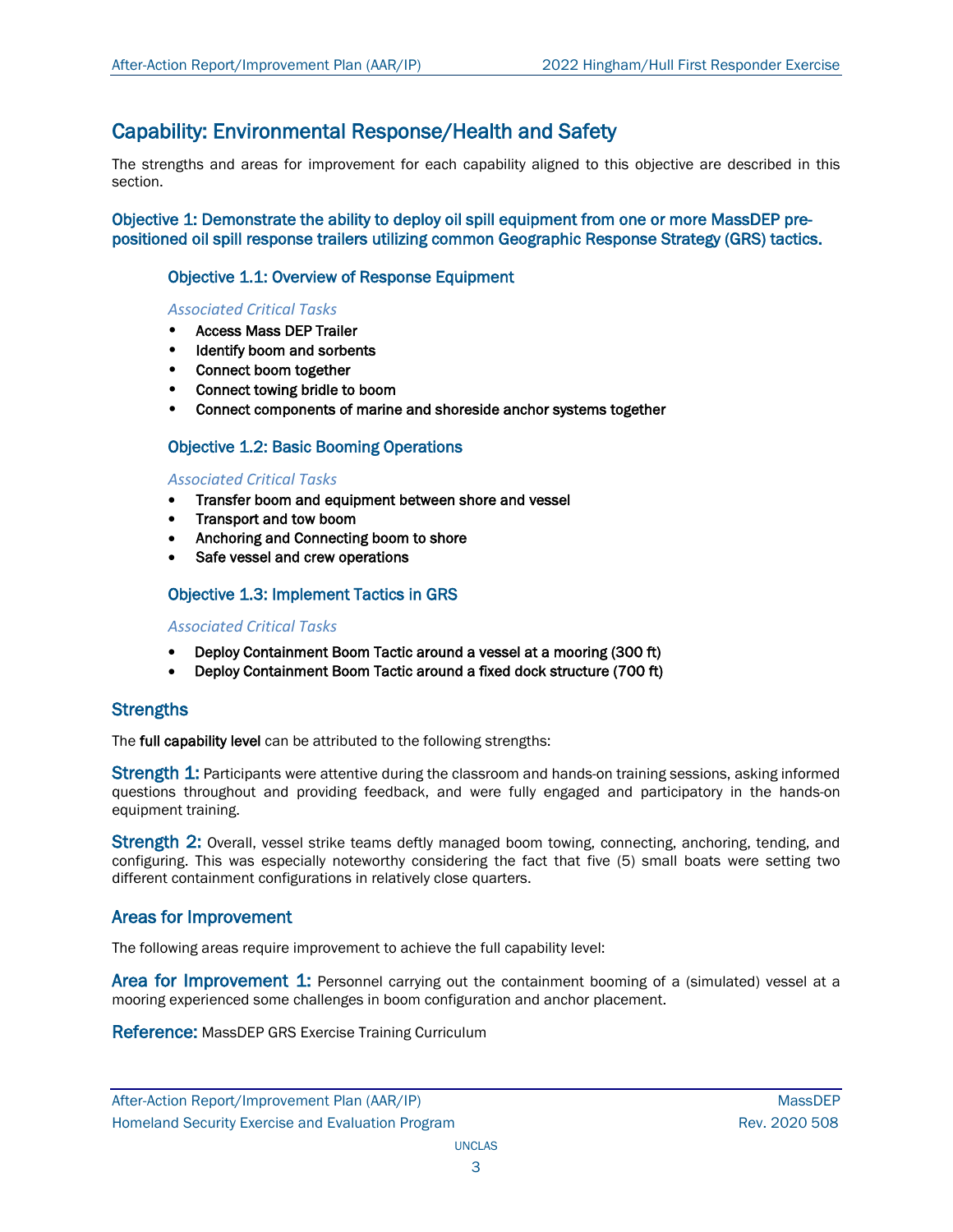Analysis: While deploying the 300 ft containment boom section around a vessel at a mooring (simulated using a floating dock/swim platform), vessel personnel had some difficulty configuring the boom and setting marine anchor systems so as to allow the boom section to maintain proper station around the vessel. Some vessel strike team members did indicate that winds were a factor which contributed to some of the difficulty encountered.

## Capability: Operational Coordination

The strengths and areas for improvement for each capability aligned to this objective are described in this section.

Objective 2: Demonstrate the ability to assemble a spill response organization utilizing Incident Command System (ICS) principles through execution of an Incident Briefing (ICS 201) and implementation of on-site incident management and tactical operations

## Objective 2.1: Execute an Incident Brief (ICS 201)

#### *Associated Critical Tasks*

- Assignments in ICS 201 followed/on-scene adjustments made
- Participants demonstrate command and control of exercise

## **Strengths**

The full capability level can be attributed to the following strengths:

Strength 1: This was the first time in the history of this program where exercise participants chose to deploy two booming configurations simultaneously. Based on the relative experience of many participants, and the availability of six (6) first responder vessels, the Incident Commander simultaneously managed the deployment of 300 ft of Containment boom around a vessel at mooring (simulated using a floating dock/swim platform), and deployment of 700 ft of containment boom around the south side of the Steamboat Wharf Marina dock. Two booming evolutions were conducted as part of this exercise including containment booming around a vessel at a dock, pier, or wharf (300 ft), and containment booming around a vessel at a mooring (150 ft). While some challenges were encountered while configuring the 300 ft containment array around the floating dock (as outlined above) participants quickly overcome these challenges and effectively deployed both booming strategies.

Strength 2: All vessel strike teams worked well together, independently coordinating on-water activity and actively providing instruction as needed to less experienced vessel operators.

## Areas for Improvement

The following areas require improvement to achieve the full capability level:

Area for Improvement 1: N/A

Reference: N/A

Analysis: N/A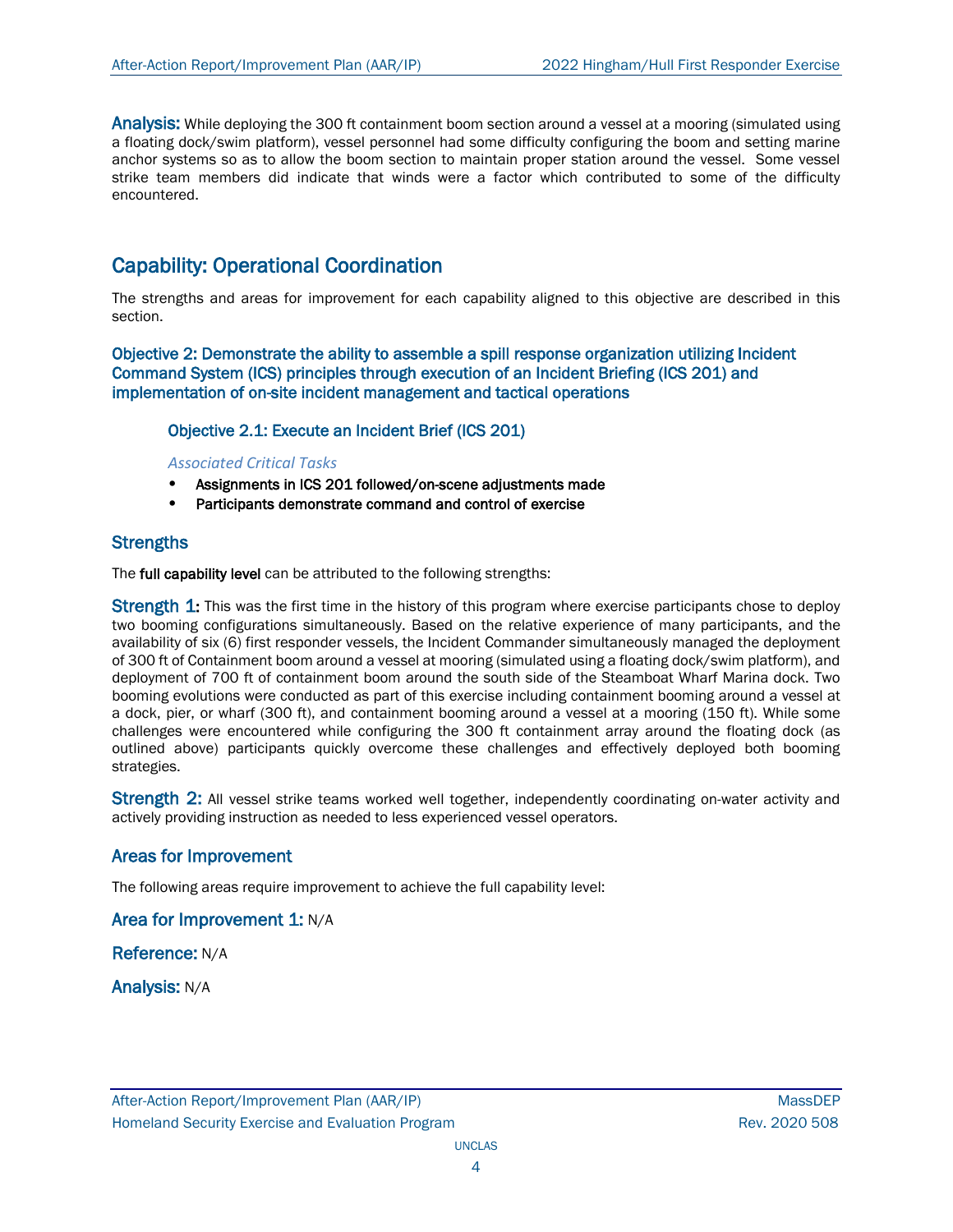## Capability: Operational Communications

The strengths and areas for improvement for each capability aligned to this objective are described in this section.

Objective 3: Demonstrate the ability to effectively communicate between multiple local, state, and federal agencies including fire, police and harbormaster departments using VHF and UHF communications

## Objective 3.1: Effectively Communicate Using UHF/VHF Equipment

*Associated Critical Tasks*

- Create Communications Plan
- Communicate with other participants using UHF or VHF equipment

## **Strengths**

The full capability level can be attributed to the following strengths:

Strength 1: Overall communication was enhanced due to the fact that the Hingham and Hull Fire Departments and Harbormaster staffs clearly maintain a close working relationship during both emergency and nonemergency situations. Command staff maintained clear and frequent communication with all strike teams and independently recognized the need to alter the deployment plan when necessary. All participating elements generally maintained clear and frequent communications throughout both boom deployment evolutions.

## Areas for Improvement

The following areas require improvement to achieve the full capability level:

## Area for Improvement 1: N/A

Reference: N/A

Analysis: N/A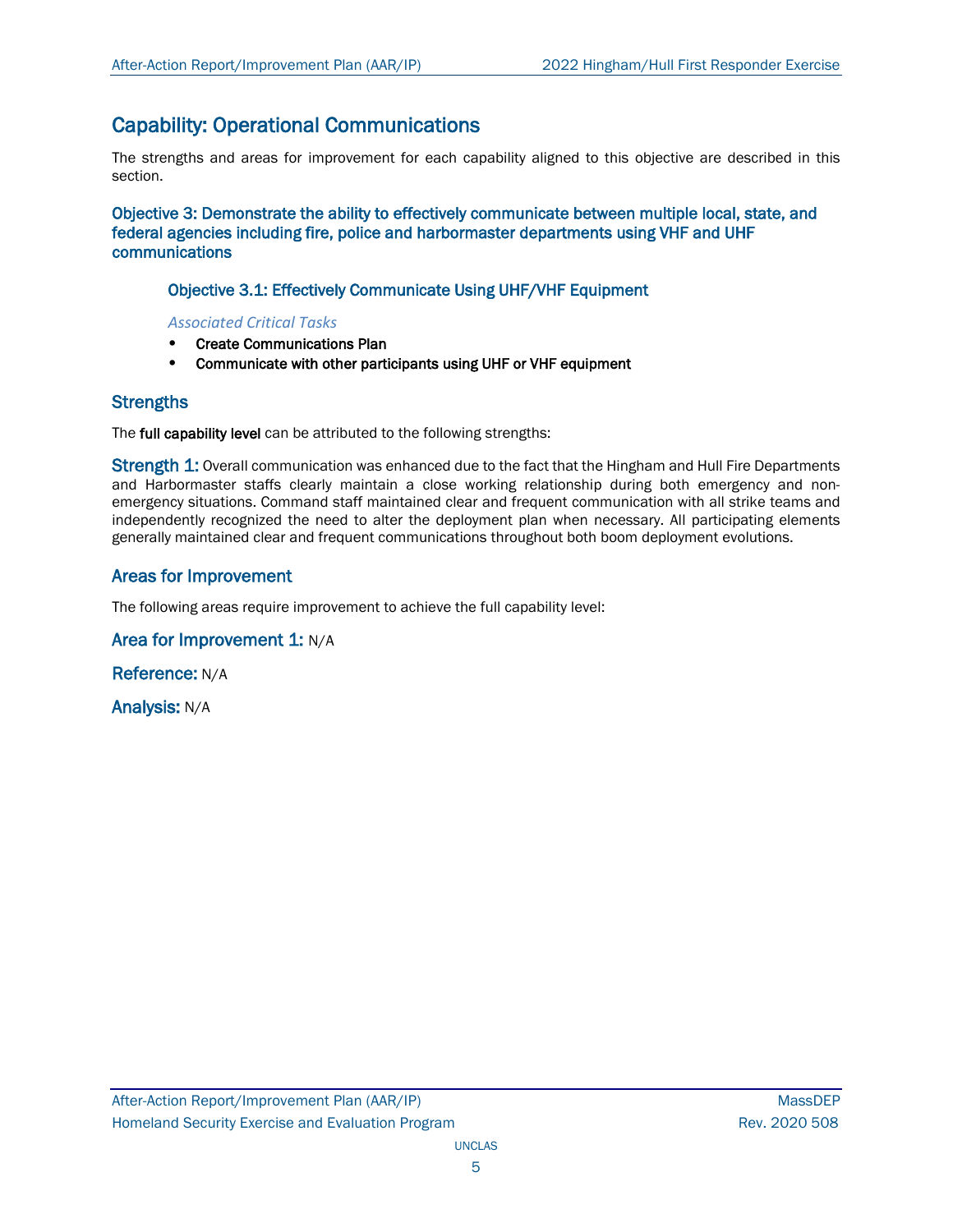# <span id="page-9-0"></span>**Appendix A:** IMPROVEMENT PLAN

This IP is developed specifically for MassDEP, MER, Nuka Research and the towns of Hingham and Hull, MA as a result of the MassDEP GRS Exercise conducted on May 3, 2022.

| <b>Capability</b>                                             | <b>Issue/Area for</b><br><b>Improvement</b>                                                                                   | <b>Corrective Action</b>                                                             | Capability<br>Element <sup>1</sup> | Primary<br>Responsible<br>Organization | Organization POC | <b>Start Date</b> | <b>Completion</b><br>Date |
|---------------------------------------------------------------|-------------------------------------------------------------------------------------------------------------------------------|--------------------------------------------------------------------------------------|------------------------------------|----------------------------------------|------------------|-------------------|---------------------------|
| Capability 1:<br>Environmental<br>Response/Health<br>& Safety | 1. Challenges<br>configuring boom<br>and setting/placing<br>anchors for<br>containment<br>booming around<br>vessel at mooring | Encourage more<br>frequent/independent<br>boom deployment<br>training at local level | Training,<br>Exercise              | Nuka Research                          | M. Popovich      | 06/01/22          | 09/01/22                  |

 $1$  Capability Elements are: Planning, Organization, Equipment, Training, or Exercise

After-Action Report/Improvement Plan (AAR/IP) MassDEP<br>Homeland Security Exercise and Evaluation Program and the state of the state of the state of the state of the Rev. 2020 508 Homeland Security Exercise and Evaluation Program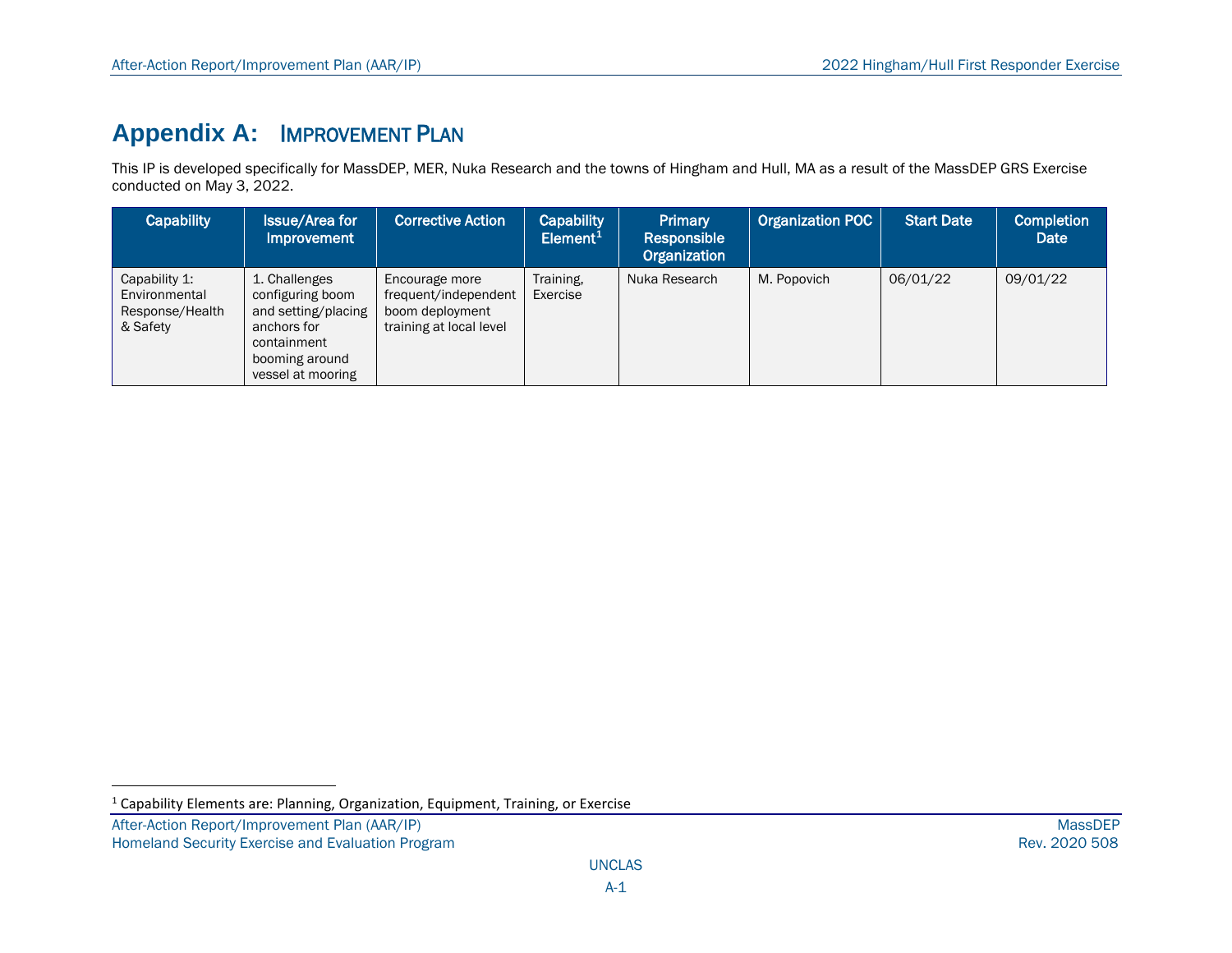# APPENDIX B: PARTICIPANTS & RESOURCES

| <b>Participating Organizations</b>                             |                          |  |  |  |  |
|----------------------------------------------------------------|--------------------------|--|--|--|--|
|                                                                | <b>Participant Count</b> |  |  |  |  |
| Town of Hingham, MA                                            |                          |  |  |  |  |
| Hingham Fire Department                                        | 5                        |  |  |  |  |
| Hingham Police Department/ Harbormaster                        | 4                        |  |  |  |  |
| Town of Hull, MA                                               |                          |  |  |  |  |
| Hull Fire Department                                           | $\overline{7}$           |  |  |  |  |
| Hull Harbormaster                                              | $\mathbf 1$              |  |  |  |  |
| <b>TOWN PARTICIPANTS</b>                                       | 17                       |  |  |  |  |
| Federal                                                        |                          |  |  |  |  |
| United States Coast Guard Sector Boston                        | $\mathbf{2}$             |  |  |  |  |
| State/Other                                                    |                          |  |  |  |  |
| Massachusetts Department of Environmental Protection (MassDEP) | $\mathbf{2}$             |  |  |  |  |
| Nuka Research and Planning Group, LLC (contractor for MassDEP) | $\overline{2}$           |  |  |  |  |
| Moran Environmental Recovery (contractor for MassDEP)          | $\mathcal{P}$            |  |  |  |  |
| <b>TOTAL</b>                                                   | 25                       |  |  |  |  |



After-Action Report/Improvement Plan (AAR/IP) MassDEP Homeland Security Exercise and Evaluation Program **Rev. 2020 508** Rev. 2020 508

UNCLAS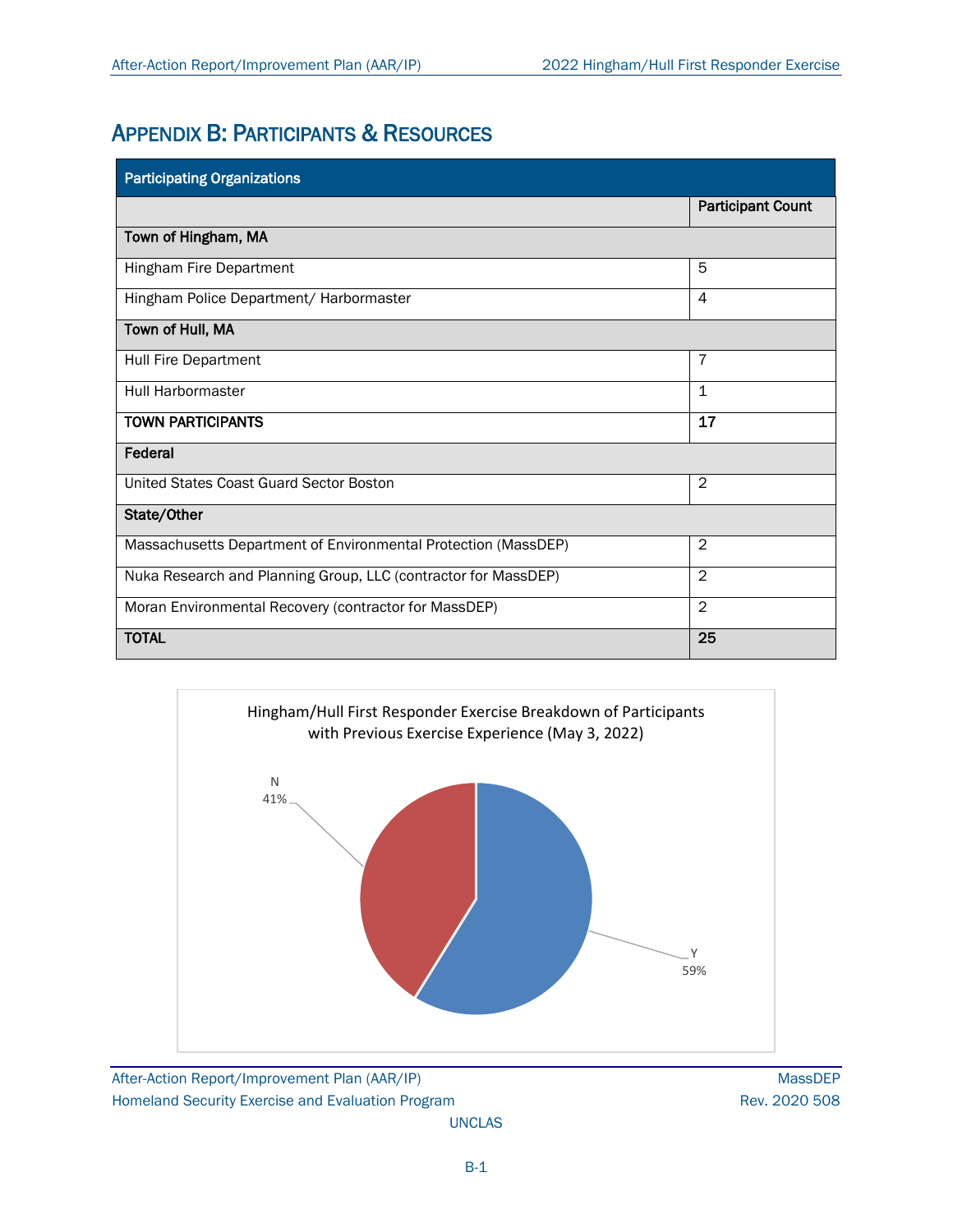| <b>Agency</b> | <b>Resource</b>                       | <b>Kind</b> | <b>Exercise Function</b>       |
|---------------|---------------------------------------|-------------|--------------------------------|
| Hingham FD    | <b>MARINE 4</b><br>RHIB 18 ft         | Vessel      |                                |
| Hingham FD    | Oil Spill Response<br>Trailer         | Equipment   | Boom Deployment                |
| Hingham PD/HM | MARINE 2 Safeboat<br>25 <sub>ft</sub> | Vessel      |                                |
| Hingham PD/HM | MARINE 1 Safeboat<br>33 ft            | Vessel      |                                |
| Hull FD       | MARINE 1 RHIB 22 ft                   | Vessel      |                                |
| Hull FD       | MARINE 5 RHIB 12 ft                   | Vessel      |                                |
| Hull FD       | Oil Spill Response<br>Trailer         | Equipment   | <b>Boom Deployment Support</b> |
| Hull HM FD    | <b>HARBORMASTER 1</b><br>Parker 25 ft | Vessel      | Safety Vessel                  |

UNCLAS